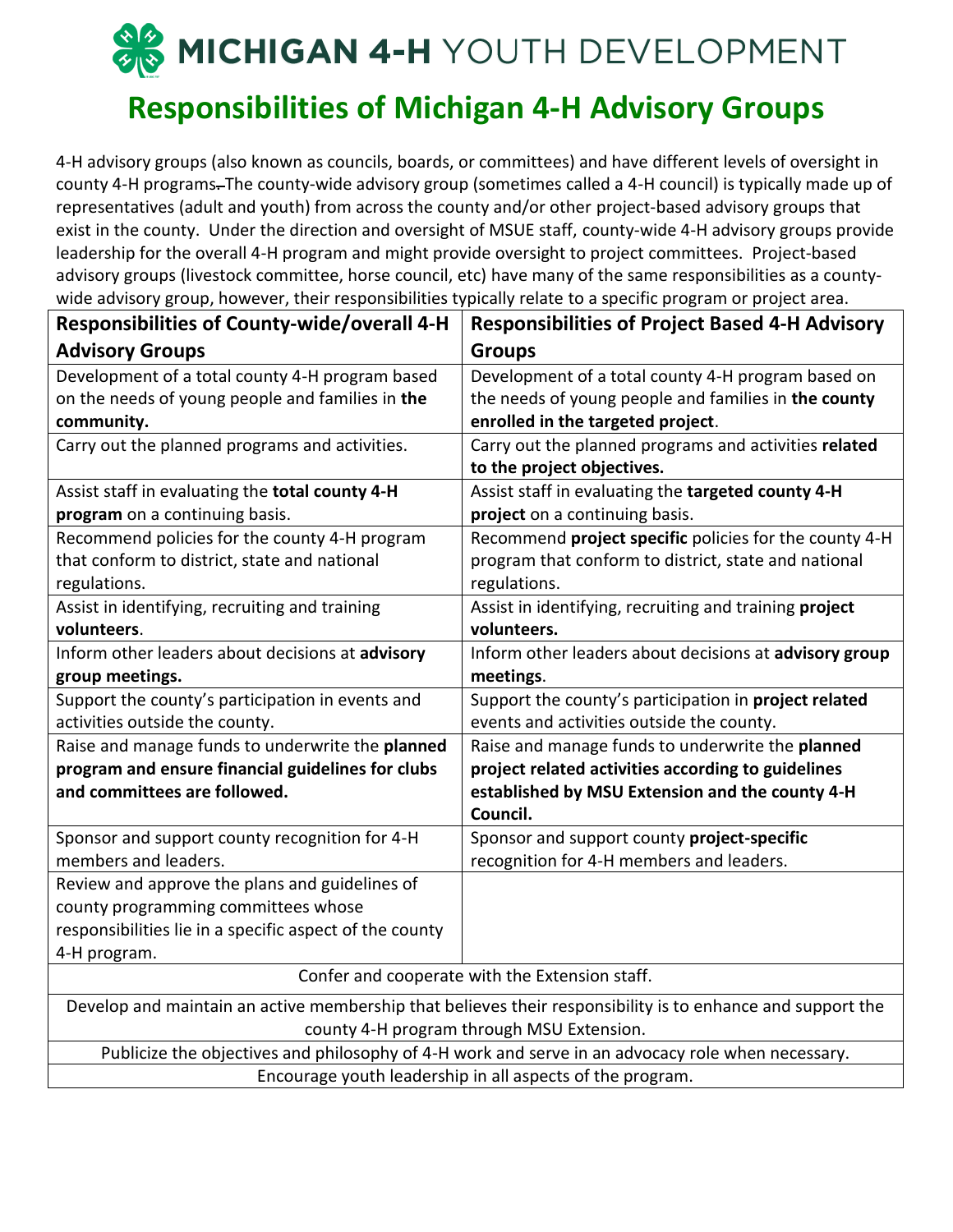## MICHIGAN 4-H YOUTH DEVELOPMENT **Best Practices for Michigan 4-H Advisory Groups**

Michigan 4-H utilizes **seven guiding principles** to shape the work of our programming. These guiding principles put a high value in involving youth in their own development and decision making. By involving youth in 4-H advisory groups, we are equipping them with skills for their future, helping them establish relationships with adults, and giving them a voice in programming created with youth in mind.

- Youth develop positive relationships with adults and peers.
- Youth are physically and emotionally safe.
- Youth are actively engaged in their own development.
- Youth are considered participants rather than recipients in the learning process.
- Youth develop skills that help them succeed.
- Youth recognize, understand and appreciate multiculturalism.
- Youth grow and contribute as active citizens through service and leadership. Learn more about the Guiding Principles: http://4h.msue.msu.edu/resources/guiding principles

#### **4-H Advisory Groups are expected to work in cooperation with 4-H Staff to:**

- Support the mission and policies of 4-H programs at state, national, and local levels.
- Have a stated purpose and defined responsibilities.
- Be comprised of at least equal membership of youth and adults, emphasizing youth in decision making roles.
- Identify needs to enhance county programming.
- Set goals for the county program.
- Raise and allocate resources for the support of programming objectives.
- Publicize and advocate for Michigan State University Extension and 4-H.
- Represent the local community by seeking participation of people of various ages, genders, ethnicities, etc.
- Establish bylaws outlining the structure and purpose of the advisory group.
- Develop job descriptions for roles of members, officers, and committee members.
- Provide an orientation to the purpose of the advisory group annually or when new members are brought on board.
- Consider term limits to encourage the introduction of new members and ideas.
- Train members in youth-adult partnerships to maximize youth voice.
- Include members without first-hand experience in 4-H in order to better connect to the broader community and bring in new ideas.
- Advisory boards, councils, and committees play an important role in advising staff and supporting local 4-H programs. Final decisions regarding 4-H programming are at the discretion of 4-H staff.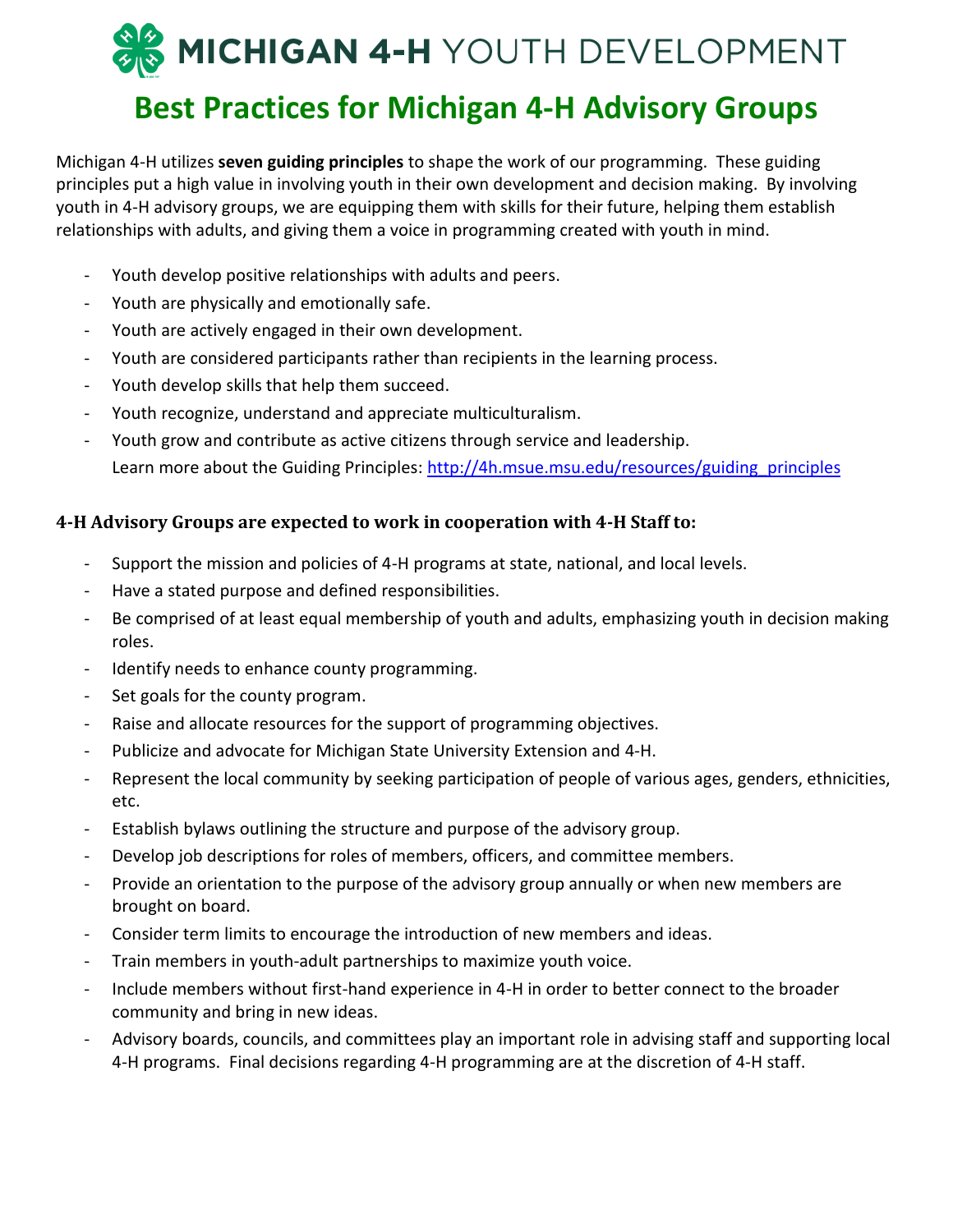

## **Requirements for Advisory Groups**

#### **Follow the mission & vision of MSU Extension and 4-H**

- The mission of Michigan State University Extension is to help people improve their lives through an educational process that applies knowledge to critical issues, needs and opportunities.
- Michigan 4-H Youth Development mobilizes volunteers and communities to meet the needs of youth. The mission of Michigan 4-H is to create non-formal, educational opportunities to help youth thrive in a complex and changing world. http://4h.msue.msu.edu/uploads/resources/DefiningMI4-H.pdf

#### **All advisory groups must be chartered**

- All 4-H entities (such as clubs, councils, boards and committees) must go through a three-part authorization process in order to operate under the name of 4-H and receive tax-exempt, nonprofit status from the Internal Revenue Service. Step 1 is to obtain an Employer Identification Number (EIN) from the IRS. Step 2 is applying for and receiving a 4-H charter. Step 3 is having Michigan State University certify to the IRS that the club or group is a 4-H entity. More information is available at http://msue.anr.msu.edu/uploads/236/67483/BecomingAuth4-HGrpandMaintainingStatus.pdf

#### **Follow MSUE 4-H Financial Guidelines**

- 4-H clubs and groups are considered MSUE-sponsored groups which are dictated by federal legislation and MSU policy. It's extremely important that all 4-H clubs be able to document the source of monies raised and how funds are disbursed. Any 4-H club or group that disbands with money left in its account must turn over those funds to the county 4-H council or county MSU Extension office. More information is available at http://msue.anr.msu.edu/uploads/resources/pdfs/4H1203\_4- H Treasurers Financial Manual WEB.pdf

#### **MSUE and 4-H brand**

- Advisory Groups are sanctioned by Michigan 4-H and Michigan State University Extension to provide guidance and support to local 4-H programs. Efforts to publicize the connection between Advisory Groups and Michigan 4-H are vital when Michigan 4-H Advisory Groups provide leadership for, or participate in, local programs, events, or activities.

#### **Must follow MSUE Civil Rights procedures**

- MSU is an affirmative-action, equal-opportunity employer. Michigan State University Extension programs and materials are open to all without regard to race, color, national origin, gender, gender identity, religion, age, height, weight, disability, political beliefs, sexual orientation, marital status, family status or veteran status. Accommodations for persons with disabilities must be provided to ensure equal and full participation in MSU Extension sponsored programs and events.